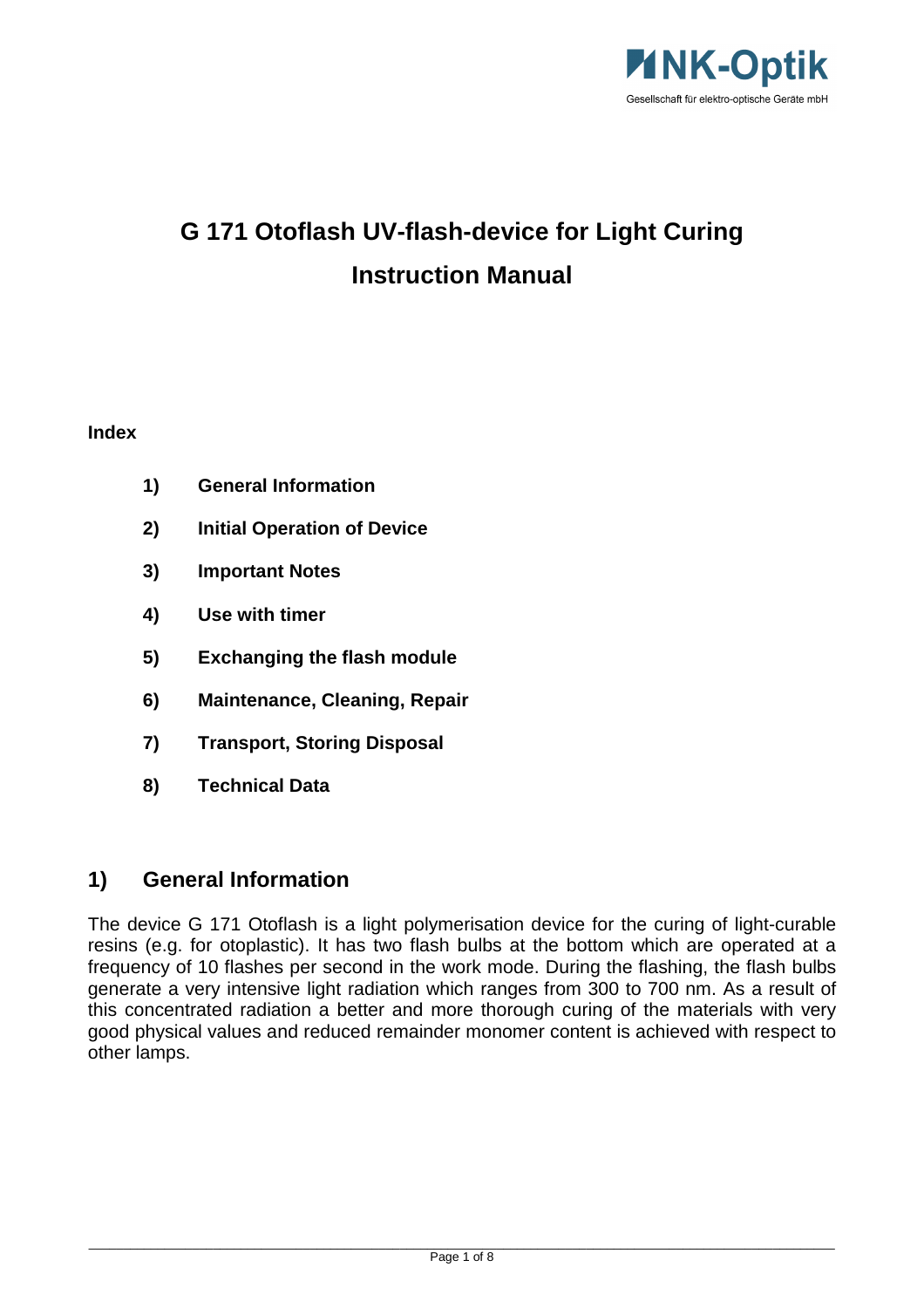

# **2) Initial Operation of Device**

- Adjust to the correct voltage with the selection switch (back of device) before initial operation.
- After long exposure to low temperatures (e.g. transport in the winter), allow the device to acclimatise for app. 2 hours in the operation room and only then switch it on. Otherwise there is danger of a condensation-induced short-circuit.



Back



- (1) Main switch
- (2) Display with keypad
- (3) Start button
- (4) Lamp control light
- (5) Ready display
- (6) Polymerisation chamber

(7) Ventilator

- (8) Identification plate
- (9) Transformer switch
	- (100,115,230 V)
- (10) Socket with fuse
- (11) Operating hour counter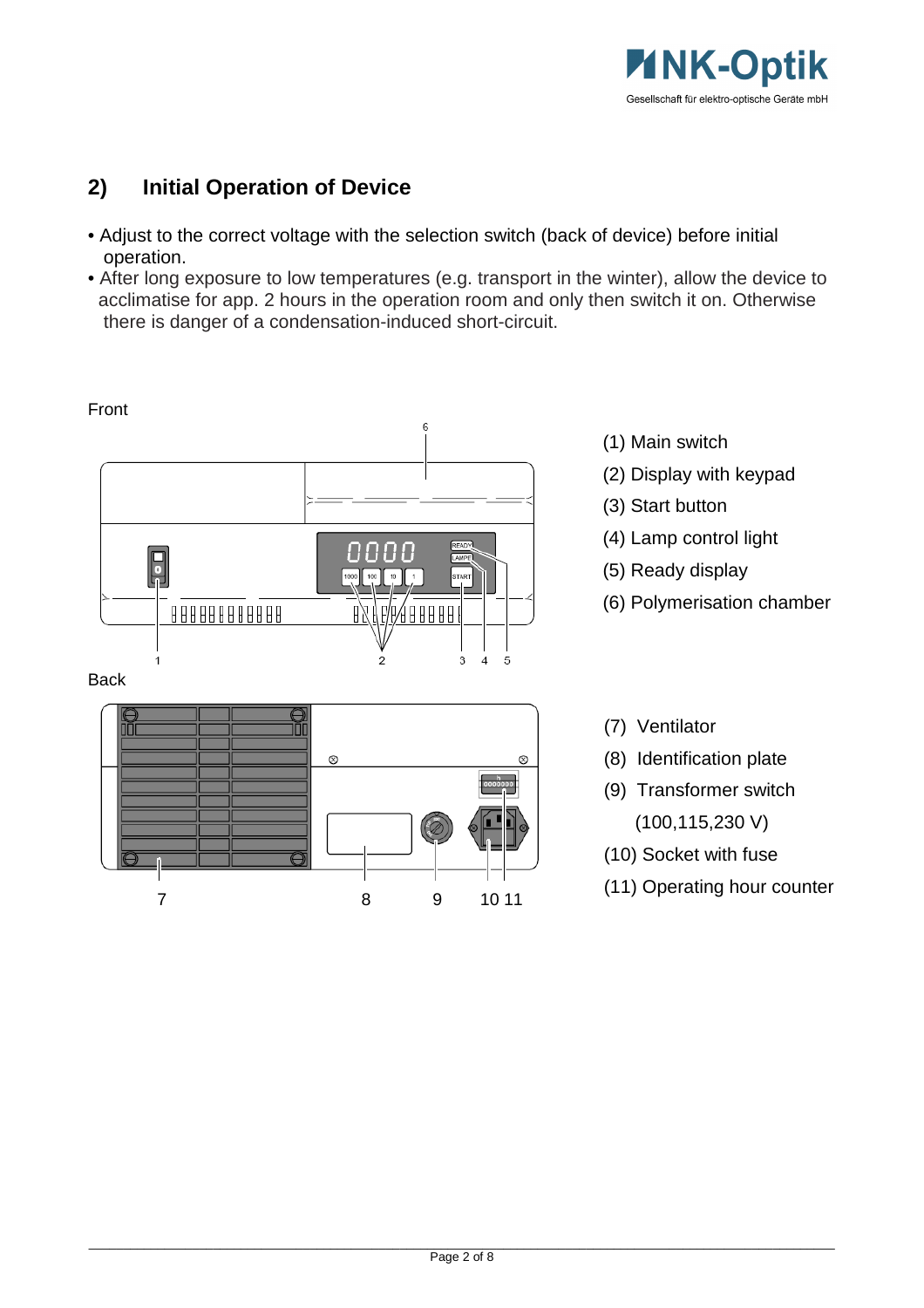

- **3) Important Notes**
- **Do not look directly into the radiation of the flash bulbs due to the risk of eye damage.**
- **Longer irradiation may substantially heat up the polymerisation space. Therefore, it is advisable to wait a few seconds before opening the lid (fan continues working).**
- **For the operation of the device, the flash module must always be completely inserted. The lid must always be completely shut.**
- **Never operate the device without flash module.**
- **The dust filter (5) on the front of the device behind the display should always be kept clean (danger of over-heating and contamination.)**
- **Depending on dust accumulation, clean or replace the filter regularly.**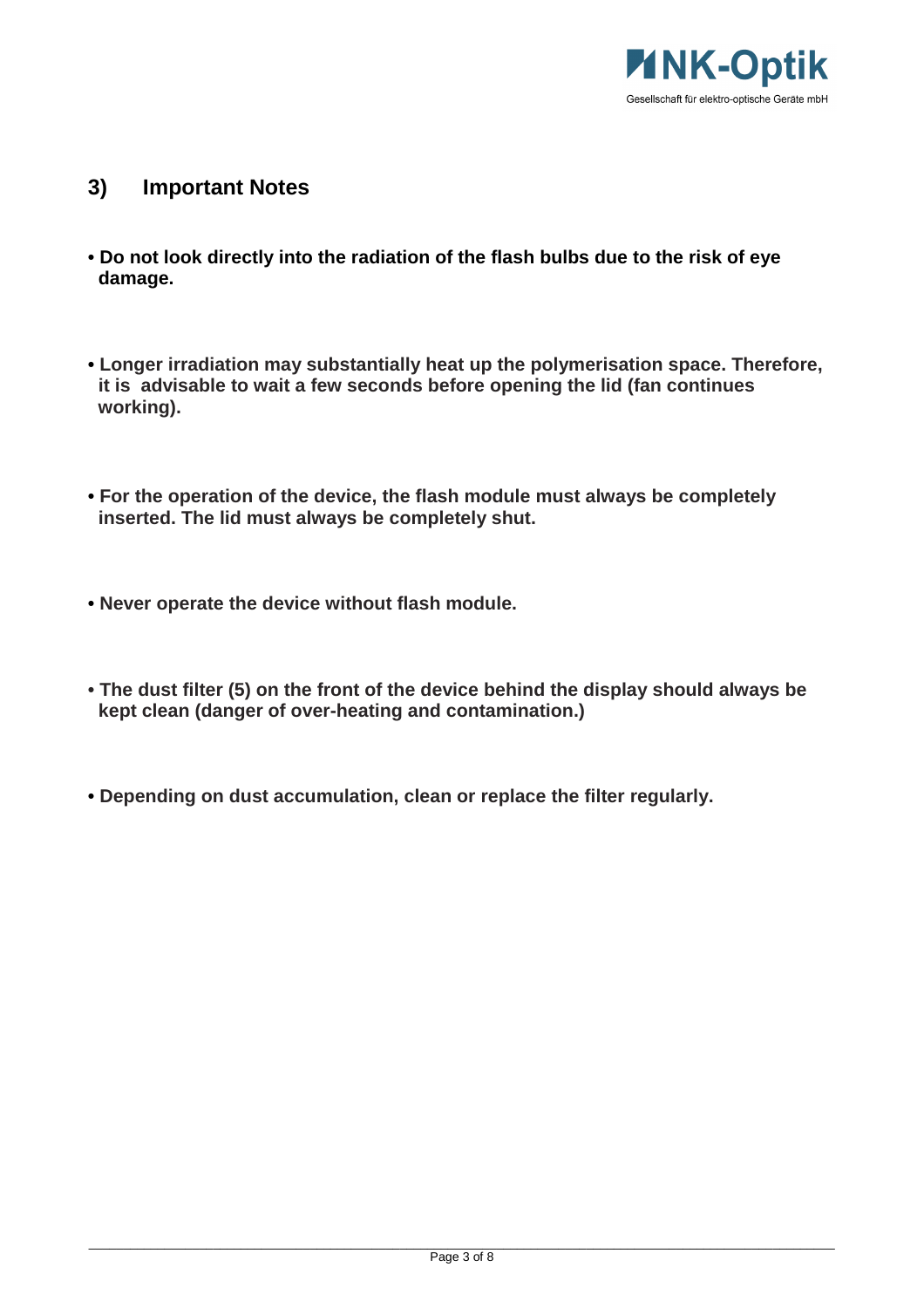

### **4) Use with timer**

#### **• Programming the Timer**

The device is switched on with the main switch (1). The green display lights up indicating the word "ready" (5) and four digits appear on the display (2). This display indicates the number of flashes. These can be programmed by pressing the 1000, 100, 10 and 1 key to any number between zero and 9999.

#### **• Work mode**

Press the start button to start the programme. The timer will subsequently count down by units of one for each flash. When the programmed flashes have finished a triple acoustic signal sounds and the word "end" appears on the display. The timer then jumps back to the previously programmed number of flashes. If the lid is lifted while the programme is running the whole device except for the timer is immediately cut-off from the mains. The word "open" appears on the display and a long acoustic signal will sound. This shows that the programme may be interrupted at any time by opening the lid. After closing the lid again, the programme reverts back to the originally programmed number of flashes.

#### **Optional: Inhibition of radiation from above**



A black absorption filter is fitted to the reflector in the lid. The purpose of this black absorption filter is to prevent any light radiation from reflecting from above, for instance in the production of ear moulds by which only radiation from below or from the sides is required. This filter can be removed if any radiation from above is required (e. g. finishing-curing).

#### **• Error Signal**

The red field on the display with the word "Lampe" (4) lights up when one or both of the lamps are defective.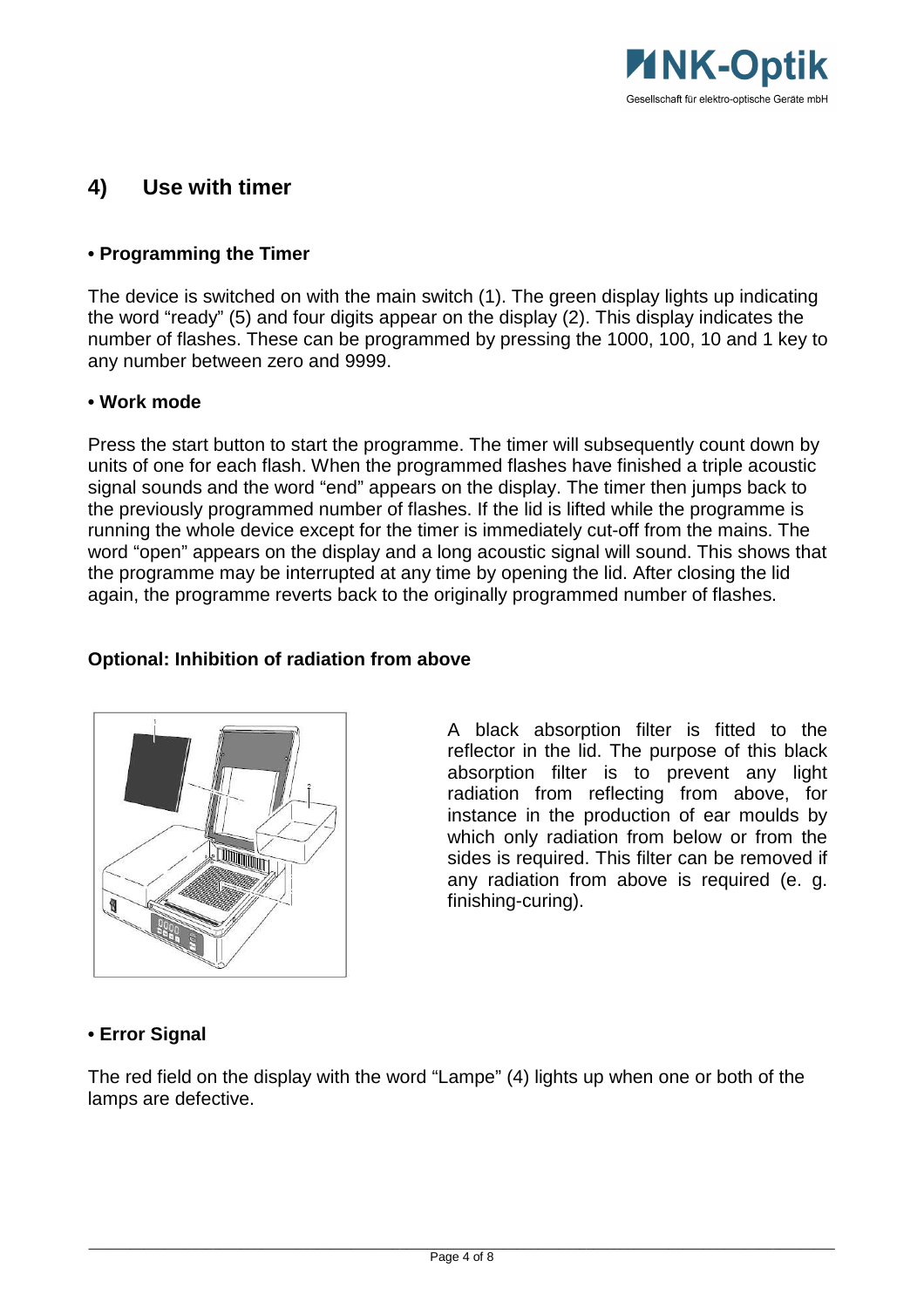

## **5) Exchanging the flash module**

- Attention: Before any service work, the device must be cut-off from the power supply.
- The flash bulbs can only be changed as a complete flash module.
- If needed, allow old flash bulbs to cool down. (Run the device in the stand-by mode for app. 1 minute.)
- Turn off device.
- Open the lid
- Loosen the four screws in the device and pull the flash module upwards. Insert the new module in reverse order.
- Never touch the flash bulbs with your fingers. Otherswise fingerprints will burn into the surface.If this dies happen accidently, be sure to clean the bulb by a soft lint-free cloth and isopropanol or ethyl alcohol.
- Disposal of the flash bubs: Used flash bulbs are hazardous waste and must be disposed of in accordance with official regulations.

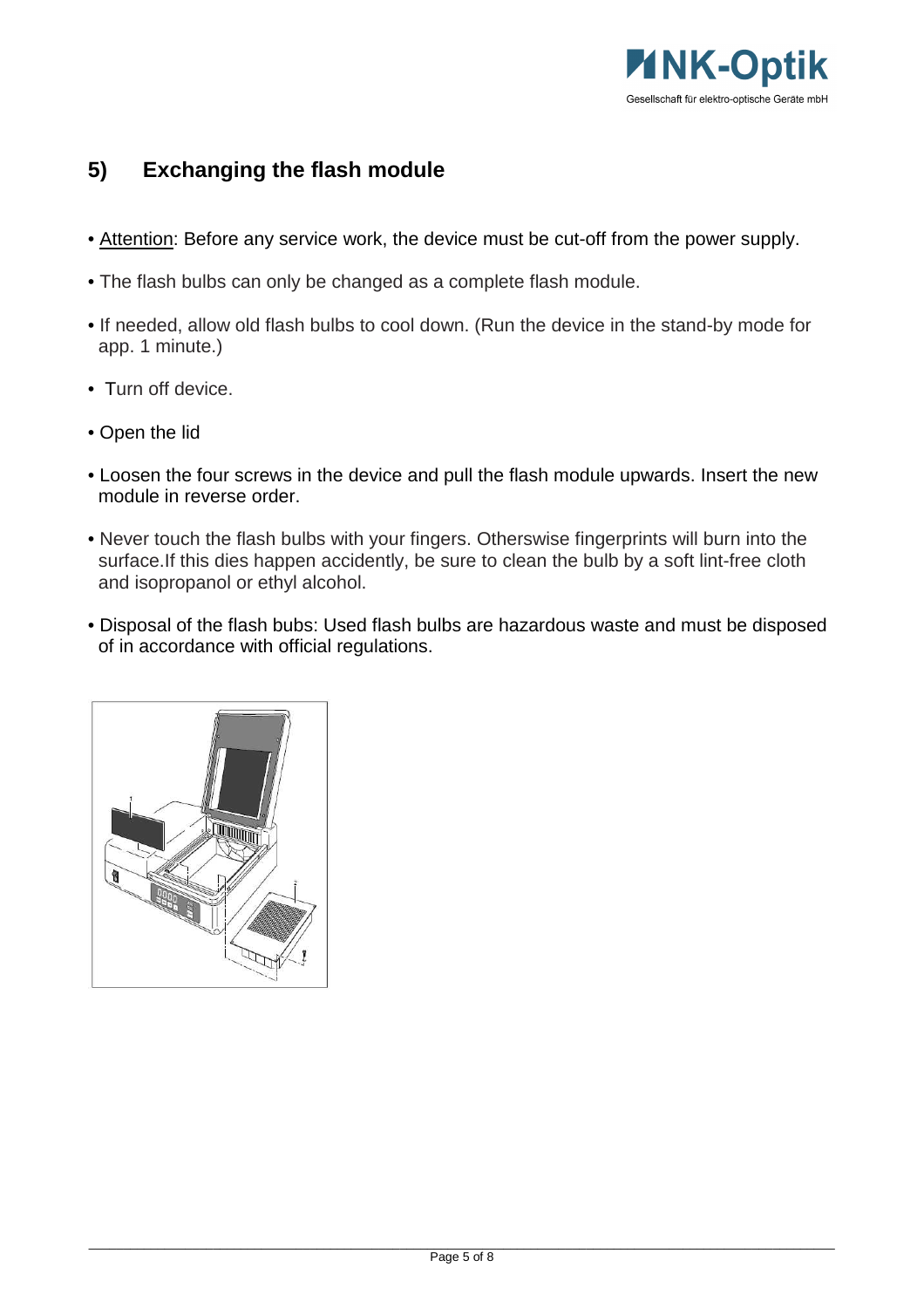

### **6) Maintenance**

• Dust filter:

 The filter fleece directly behind the display (accessible via opened lid) should be cleaned by blowing or exchanging regularly, depending on the amount of dust.

• Cleaning:

 All outside surfaces can be wiped down with alcohol or household cleaners. Be careful: Do not let any liquid enter into the main switch or the inner device.

The flash module may only be blown-out with compressed air using slight over-pressure.

 Never clean the flash bulbs with cleaning fluids or tissues. Clean the reflector surfaces only with lint-free cloth.

• Service/Maintenance:

Servicing may only be carried out by NK-Optik GmbH or authorised persons.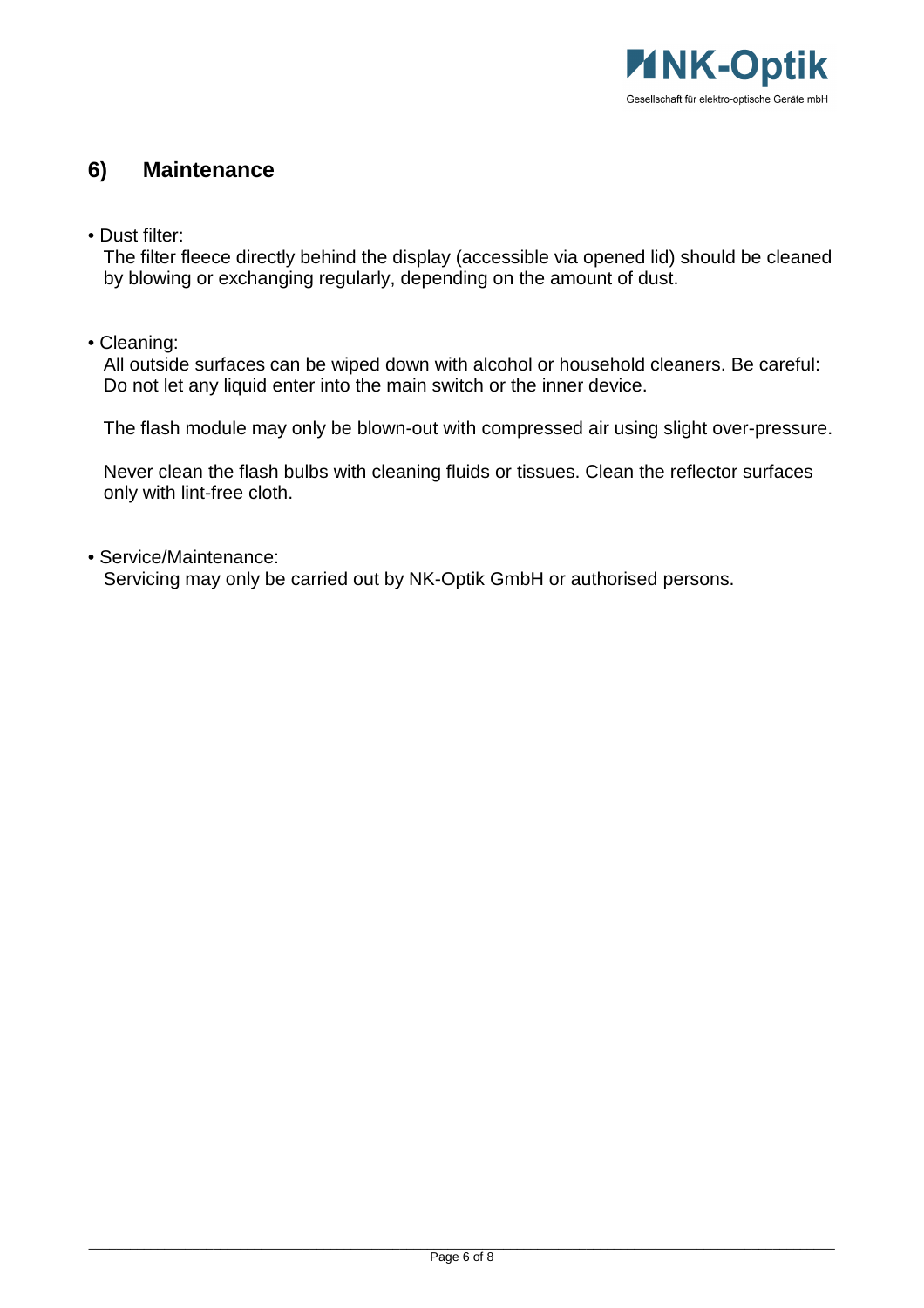

# **7) Transport, Storing Disposal**

#### • Transport

For transport and storing of up to 6 months, the following conditions hold:

Temperature: 0°C - 70°C Relative humidity: 10% - 80%

Afterwards, values from operation conditions hold.

Temperature:  $+10C - 30C$ Relative humidity: 20% - 80%

Storing is only permissible in closed rooms.

Protect device from humidity and wetness.

Do not expose device to strong jolts.

• Disposal of the device:

Once plastic parts and/or air grille are dismantled, floor and lid plates, as well as the anodized inner parts, flaps and tray are to be disposed of as metal waste. The rest is to be disposed of as electronic waste.

Environment relevant materials:

| Component:          | Material used:                      |
|---------------------|-------------------------------------|
| Metal chassis parts | Aluminum                            |
| Housing parts       | <b>ABS</b>                          |
| Transformer         | Copper, iron, polyamide,            |
|                     | polyurethane                        |
| Capacitors          | Aluminum, polypropylene,            |
|                     | polyurethane, resin with castor oil |
| Conductor board     | Epoxy resin                         |

The disposal is to occur according to the respective national regulations.

Relevant disposal organizations are to be consulted.

All devices or components may also be sent back to the manufacturer for disposal purposes.

Shipping and handling is covered by distributor.